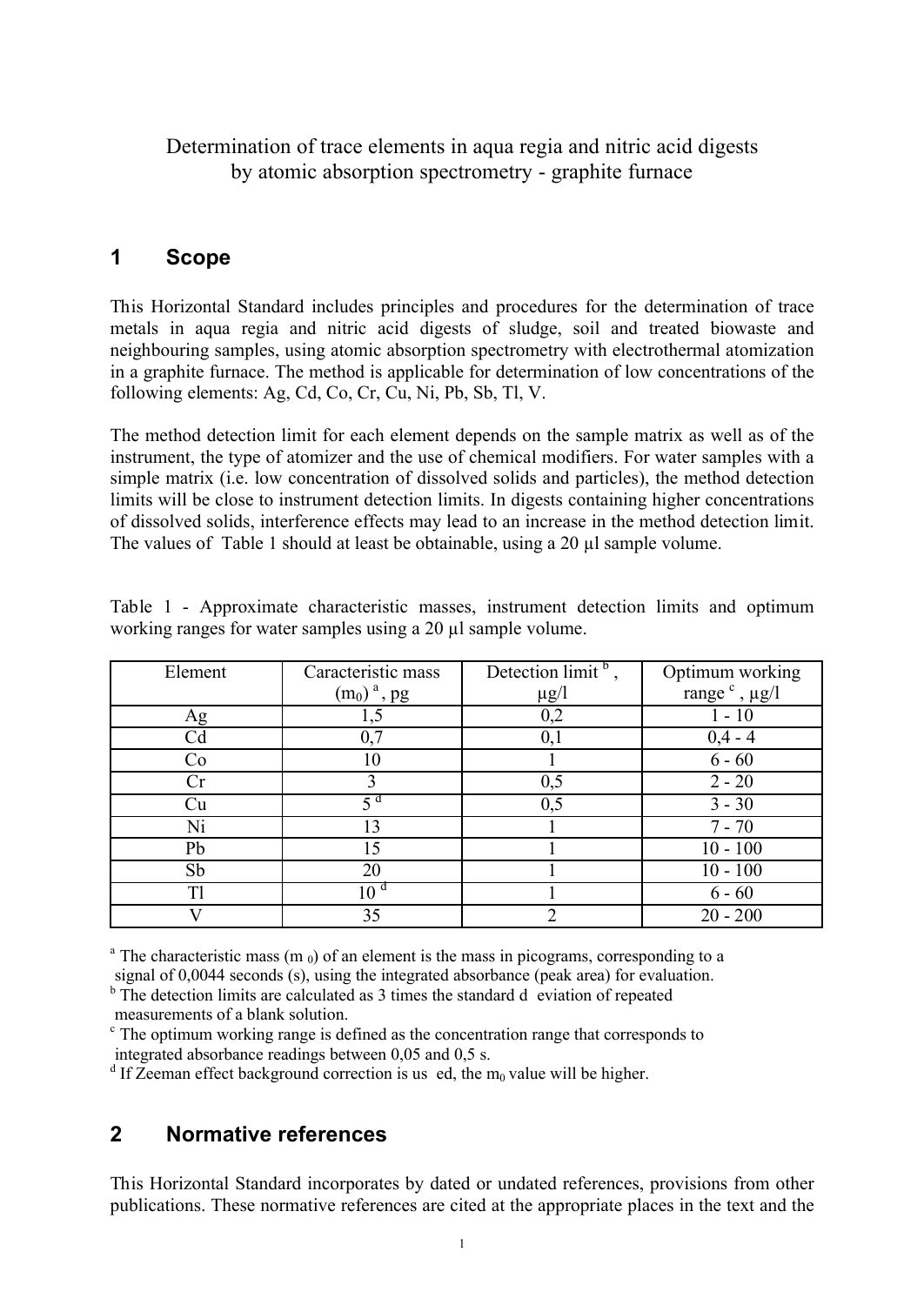publications are listed hereafter. For dated references, subsequent amendment to or revisions of these publications apply to this Horizontal Standard only when incorporated in it by amendment or revision. For undated references the latest edition of the publication referred to applies.

| ISO 3696:1987         | Water for analytical laboratory use. Specification and test<br>methods.                                                                       |  |  |  |  |
|-----------------------|-----------------------------------------------------------------------------------------------------------------------------------------------|--|--|--|--|
| EN xxx: $200y$ (Hor.) | Chemical analyses - Digestion of soil, sludge, biowaste and<br>waste for the extraction of <i>aqua regia</i> soluble elements.                |  |  |  |  |
| EN xxx: $200y$ (Hor.) | Chemical analyses - Digestion of soil, sludge, biowaste and<br>waste for the extraction of nitric acid soluble fraction of trace<br>elements. |  |  |  |  |
| EN-ISO 15587-1:2003   | Water Quality – Digestion for the determination of selected<br>elements in water – Part 1: Aqua regia digestion.                              |  |  |  |  |
| EN-ISO 15587-1:2003   | Water Quality – Digestion for the determination of selected<br>elements in water – Part 1: Nitric acid digestion.                             |  |  |  |  |

## **3 Principle**

In electrothermal atomization atomic absorption spectrometry, discrete sample aliquots are dispensed into a graphite tube (of which there are several types), which can be heated to over 2800 °C very rapidly and in a controlled manner. By increasing the temperature stepwise, the processes of drying, thermal decomposition of the matrix and thermal dissociation into free atoms occur. Atomic absorption spectrometry is based on the ability of free atoms to absorb light. A light source emits light specific for a certain element (or elements). When the light beam passes through the atom cloud in the heated graphite furnace, the light is selectively absorbed by atoms of the chosen element(s). The decrease in light intensity is measured with a detector at a specific wavelength. The concentration of an element in the sample is determined by comparing the absorbance of the sample with the absorbance of calibration solutions. The signal-peak produced is, under optimum conditions, sharp and symmetrical, and of narrow half-width. The height of the peak is, for most elements, proportional to the concentration of the element in solution, although for certain elements it is preferable to work from peak area. The measurements are made at the wavelengths given in Table 2.

| Element  | Wavelength | Atomization conditions | Recommended background correction |
|----------|------------|------------------------|-----------------------------------|
|          |            |                        | technique                         |
| Silver   | 328,1      | No platform            | Zeeman, deuterium                 |
| Cadmium  | 228,8      | Platform recommended   | Zeeman, deuterium                 |
| Chromium | 357,9      | No platform            | Zeeman or Smith-Hieftje           |
| Cobalt   | 240,7      | No platform            | Zeeman, deuterium                 |
| Copper   | 324,8      | Platform recommended   | Zeeman or Smith-Hieftje           |
| Lead     | 217,0      | Platform recommended   | Zeeman, deuterium                 |
| Nickel   | 232,0      | No platform            | Zeeman, deuterium                 |
| Antimony | 217,6      | No platform            | Zeeman, deuterium                 |
| Thallium | 276,8      | No platform            | Zeeman, deuterium                 |
| Vanadium | 318,4      | No platform            | Zeeman, deuterium                 |

Table 2. General conditions for electrothermal atomic absorption spectrometry

If necessary, interferences may be overcome by adding a matrix modifier to the samples before analysis, or by performing the calibration with standard addition technique.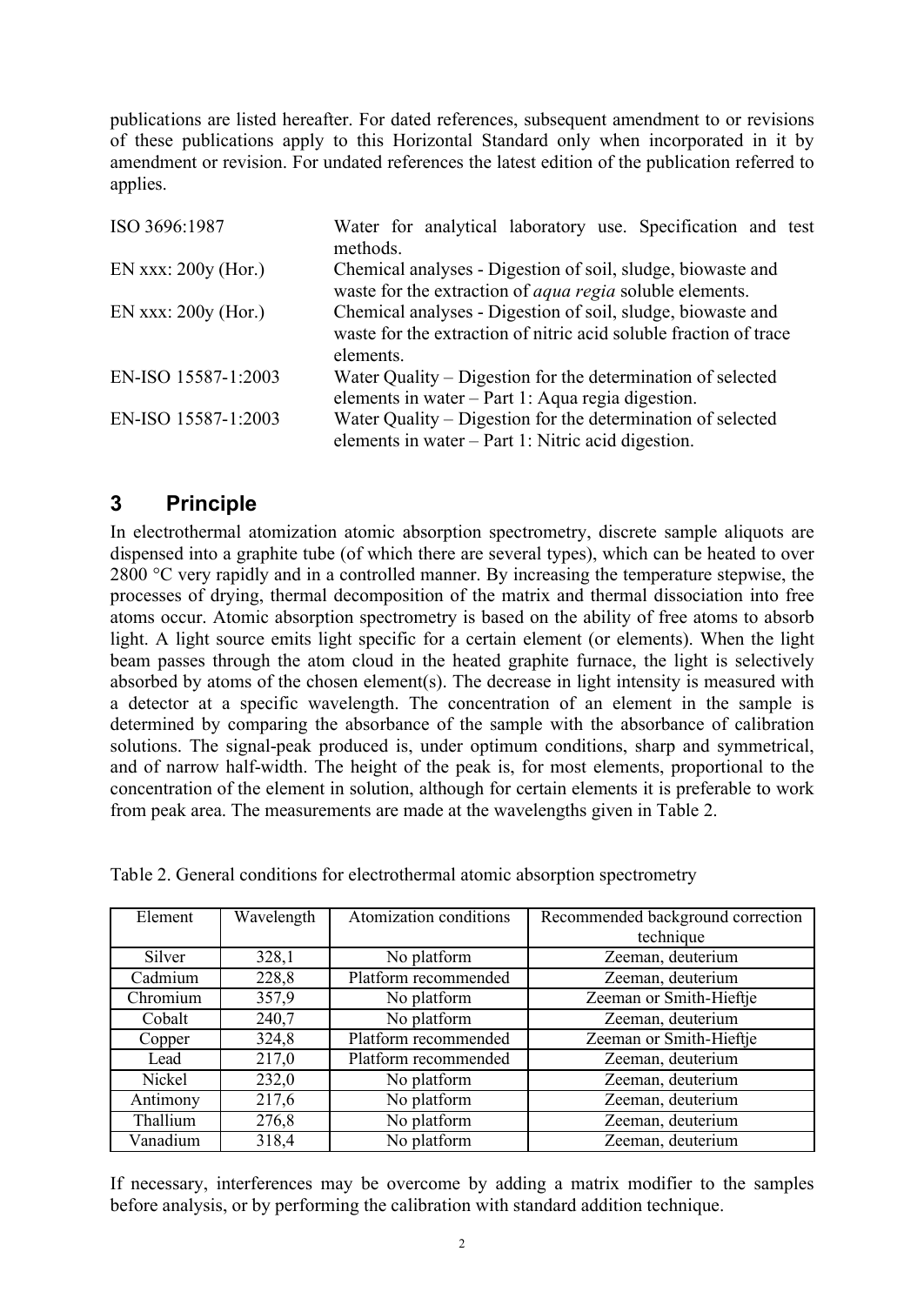The results are given as the mass of analyte (micrograms or milligrams) per kilogram of dried materials in sediments and soils.

## **4 Interferences**

Sample solutions of waste waters and digestions of sediments and soils, may contain large amounts of substances that may affect the results. High concentrations of chloride may cause low results, because the volatility of many elements is increased and analyte loss may occur during the pyrolysis step. Matrix effects may be overcome, partially or completely, by optimization of the temperature programme, the use of pyrolytically coated tubes or platforms, the use of chemical modifiers, the standard addition technique and the use of background correction.

## **5 Reagents**

All reagents shall be of recognized analytical grade. Use deionized water or water distilled from all-glass apparatus, conforming to grade 1 of ISO 3696 ( $\leq 0.01$  mS/m, or better).

The water used for blank determinations and for preparing reagents and standard solutions shall have a concentration of the element to be determined that is negligible compared with the lowest concentration of that element in the sample solutions.

5.1 Hydrochloric acid, 30 % Suprapur; ρ ~ 1,15 g/ml

The same batch of hydrochloric acid shall be used throughout the procedure.

5.2 Nitric acid, 65 % Suprapur; ρ ~ 1,39 g/ml

The same batch of nitric acid shall be used throughout the procedure.

5.3 Nitric acid, diluted 1 + 3 (*V/V*)

Add 250 ml of nitric acid (5.3) to 500 ml of water in a 1000 ml volumetric flask and fill to the mark with water.

5.4 Agua regia, diluted  $\sim$  1 + 3

Dilute 210 ml of hydrochloric acid (5.1) and 70 ml of nitric acid (5.2) with about 500 ml of water in a 1000 ml volumetric flask, and dilute to the mark.

#### 5.5 Stock solutions

Both single-element stock solutions and multi-element stock solutions with adequate specification, stating the acid used and the preparation technique, are commercially available. These solutions are considered to be stable for more than one year, but in reference to guaranteed stability, the recommendations of the manufacturer should be considered.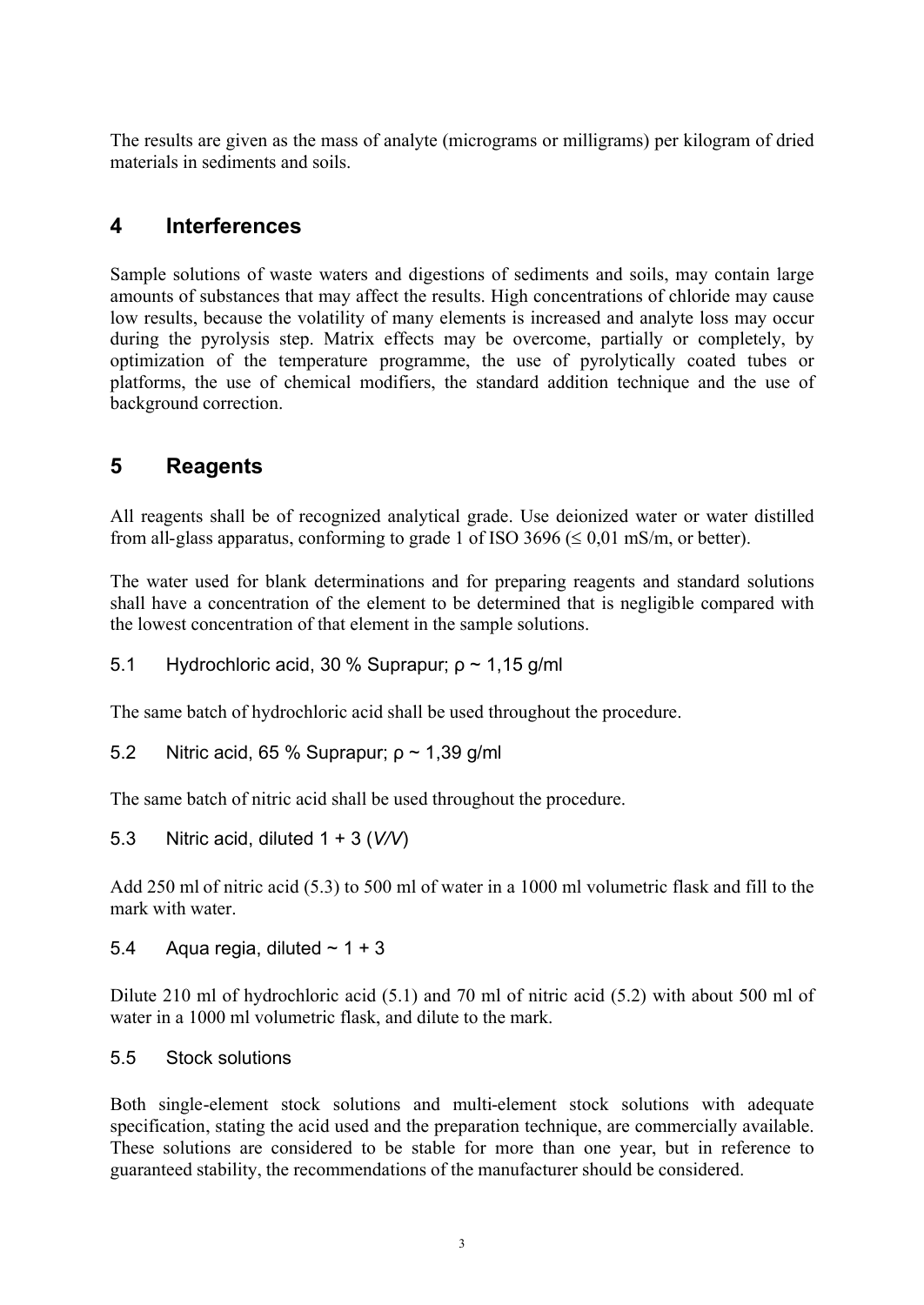Alternatively, the stock solutions may be prepared as indicated in table A1 in Annex A.

### 5.6 Standard solutions

Use the same acid as the digested samples when preparing the standard and the calibration solutions.

### 5.6.1 Standard solution corresponding to 10 mg/l of element

Pipette 10,00 ml of the actual element stock solution (5.5) into a 1000 ml volumetric flask. Add 20 ml of nitric acid (5.3) or 20 ml of aqua regia (5.4), fill to the mark with water and mix well.

## 5.6.2 Standard solution corresponding to 0,1 mg/l of element

Pipette 5,00 ml of the element standard solution (5.6.1) into a 500 ml volumetric flask. Add 10 ml of nitric acid (5.3) or 10 ml of aqua regia (5.4), fill to the mark with water and mix well. Prepare this solution on the day of use.

### 5.7 Calibration solutions

Before each batch of determinations, prepare, from the standard solutions of each element (5.6.1 or 5.6.2), at least four calibration solutions covering the range of concentrations to be determined, the optimum working range being indicated in table 1. Calibration solutions shall be prepared on the day of use. Use the set of standard solutions containing the same acid as the digested samples.

### 5.8 Blank calibration solutions

Prepare a blank calibration solution in the same way as the calibration solutions, but add no standard solution. Use a 100 ml volumetric flask. Add acid in correspondence to the samples that the solution will be analysed together with. Cool if necessary and dilute to volume with water.

### 5.9 Palladium nitrate / magnesium nitrate modifier

Pd(NO<sub>3</sub>)<sub>2</sub> solution is commercially available (10 g/l). Dissolve 0,259 g of Mg(NO<sub>3</sub>)<sub>2</sub>•6H<sub>2</sub>O in 100 ml of water. Mix the palladium nitrate solution with twice as much magnesium nitrate solution. 10  $\mu$ l of the mixed solution is equal to 15  $\mu$ g Pd and 10  $\mu$ g Mg(NO<sub>3</sub>)<sub>2</sub>. The mixture is also commercially available. Prepare the solution freshly every month.

### 5.10 Magnesium nitrate modifier

Dissolve 0,865 g Mg(NO<sub>3</sub>)<sub>2</sub>•6H<sub>2</sub>O in 100 ml of water. 10 µl of this solution is equal to 50 µg  $Mg(NO_3)_{2.}$ 

## 5.11 Ammonium dihydrogen phosphate modifier

Dissolve 2,0 g of NH<sub>4</sub>H<sub>2</sub>PO<sub>4</sub> in 100 ml of water. 10 µl of this solution is equal to 200 µg  $NH<sub>4</sub>H<sub>2</sub>PO<sub>4</sub>$ .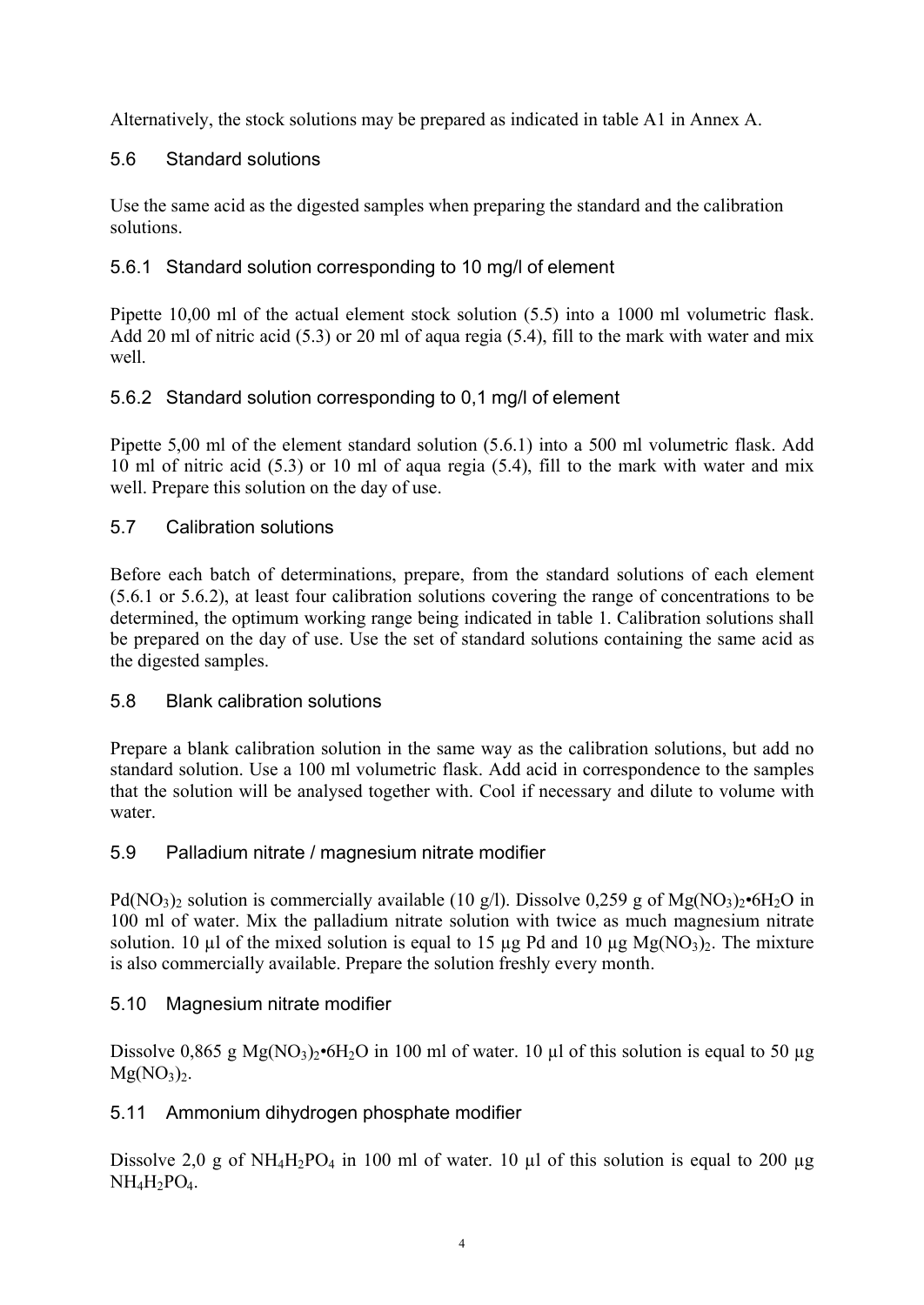#### 5.12 Ammonium dihydrogen phosphate / magnesium nitrate modifier

Dissolve 2,0 g of NH<sub>4</sub>H<sub>2</sub>PO<sub>4</sub> and 0,173 g of Mg(NO<sub>3</sub>)<sub>2</sub>•6H<sub>2</sub>O in 100 ml of water. 10 µl of this solution is equal to 200  $\mu$ g NH<sub>4</sub>H<sub>2</sub>PO<sub>4</sub> and 10  $\mu$ g Mg(NO<sub>3</sub>)<sub>2</sub>.

#### 5.13 Nickel modifier

Dissolve 0,200 g of nickel powder in 1 ml concentrated nitric acid (5.2) and dilute to 100 ml with water. 10  $\mu$ l of this solution is equal to 20  $\mu$ g Ni. Solutions of Ni(NO<sub>3</sub>)<sub>2</sub> are also commercially available.

#### 5.14 Purge gas

Argon, Ar  $(> 99.99\%)$ .

## **6 Apparatus**

#### 6.1 Usual laboratory apparatus

All glass or plastic ware shall be cleaned carefully before trace element determinations, e.g. by immersion in warm 5 % (*V/V*) aqueous nitric acid solution for a minimum of 6 hours, followed by rinsing with water before use. The nitric acid shall be replaced each week.

NOTE It has been found conveniant to to keep separate sets of glass or plastic ware for the determinations given in this Horizontal Standard, in order to reduce the possibility of withinlaboratory contamination. Similarly, it can be conveniant to carry out the acid cleaning step overnight. Certain kinds of plastic are effected by nitric acid, so care should be taken in the choice of plastic. Because of the high sensitivity of electrothermal atomic absorption spectrometry, stringent precautions should be taken to clean all glass or plastic ware and avoid contamination of sample, standard and calibration solutions from foreign material and dust from the laboratory atmosphere.

#### 6.2 Atomic absorption spectrometer

This shall be equipped with an electrothermal atomizer, the necessary hollow cathod lamps or electrodeless discard lamps appropriate to the element of interest and operated at a current recommended for the lamp by the instrument manufacturer, an automatic background correction device, and a computerized read-out or a high speed chart recorder. Background correction shall be used with electrothermal atomic absorption spectrometry, the minimum acceptable technical specification (below 350 nm wavelength) of which is that based on deuterium.

NOTE Deuterium background correction is appropriate for cadmium, zinc and lead, if the limited application of deuterium background correction for som instruments to about 0,6 to 0,8 absorbance is not exceeded. Smith-Hieftje or Zeeman background correction is required for all elements if the backgroud signal is high. To increase the analyte-to-background-signal ratio, application of a graphite tube with a pyrolytic platform together with matrix modifiers such as diammonium hydrogen phosphate (NH4)2HPO4, reduced palladium or other, plus peak integration read-out, are recommended for samples with high acid and matrix load. Pyrolytic graphite has the additional advantage that carry-over from sample to sample is likely to be greatly reduced for most elements, in comparison with non-pyrolytic graphite. Users of this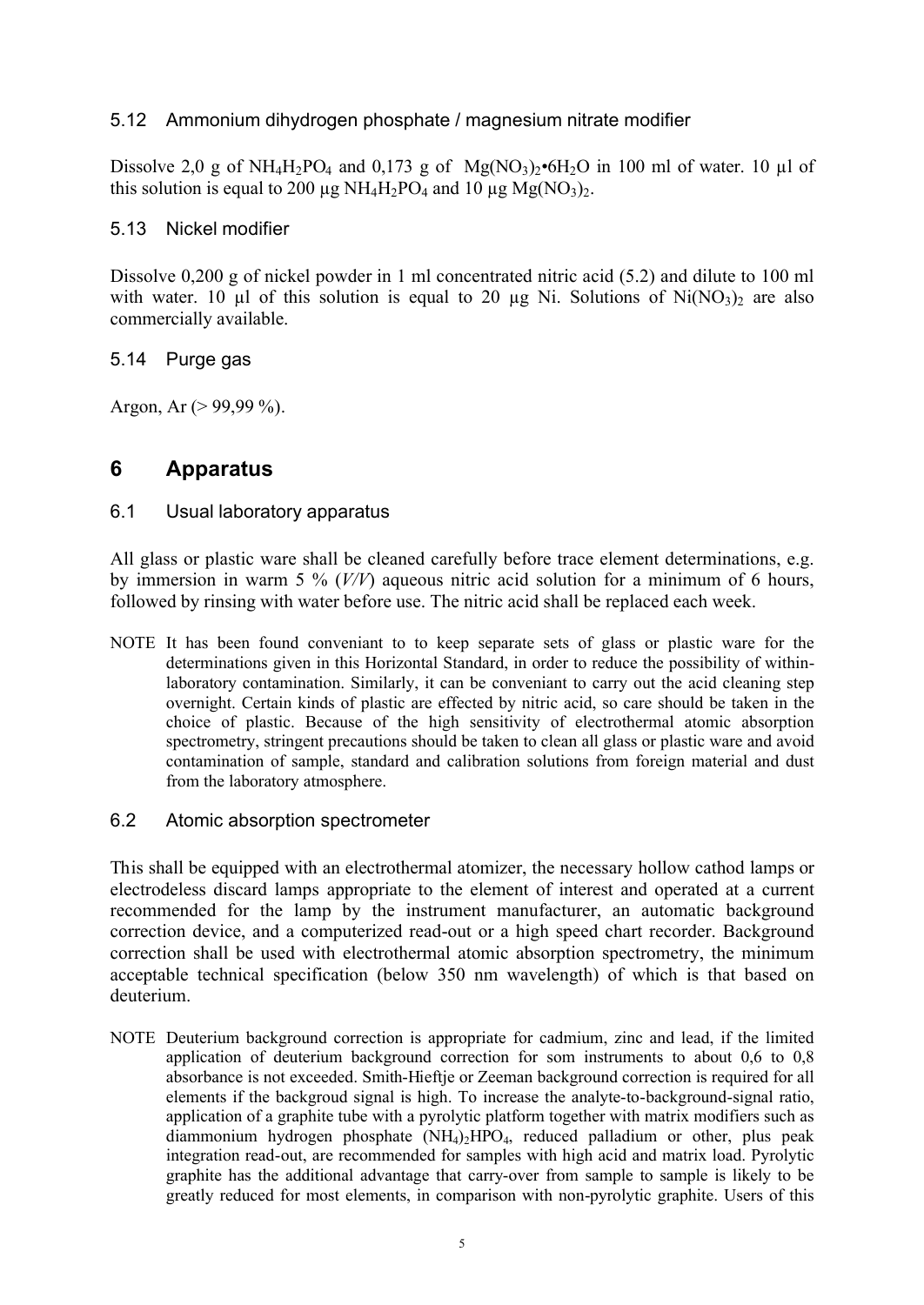Horizontal Standard should not assume that the routine instrumental settings recommended by the manufacturers will necessarily give the best results with complex matrices such as those dealt with in this Horizontal Standard. Careful development of temperature programmes is essential.

#### 6.3 Automated sample introduction system

Depending on the concentration levels to be determined, new autosampler cups may be claned with dilute acid. For example clean the vessels with nitric acid, about 1 mol/l, and rinse with water. The autosampler system shall be capable of delivering fixed volumes up to 70 µl.

#### 6.4 Graphite tubes

Pyrolytically coated graphite tubes with platforms are preferably used for high and medium volatile elements, while elements of low volatility should be atomized from the wall. Provided satisfactory results are achieved, manufacturers recommendations regarding the use of graphite tubes and platforms should be followed.

## **7 Chemical modification**

Chemical modifiers are used to overcome spectral and/or non-spectral interferences in a sample (matrix effects). By measuring a sample with and without addition of an analyte, and compare the recovery of the analyte with a calibration standard, the existence of a nonspectral interference is often recognized. In order to ascertain that the modification works, the same procedure is repeated with the addition of a chosen chemical modifier.

In general, the aim of chemical modification is to allow a pyrolysis temperature that is high enough to remove the bulk of concomitants before the atomization step. The combination of Pd and  $Mg(NO_3)$  is regarded as a "universal" modifier that is used for a lot of elements. The combination of Pd and a reducing agent, like ascorbic acid, is sometimes used instead of Pd/ Mg(NO<sub>3</sub>)<sub>2</sub>. The background absorption tends to be high with Mg(NO<sub>3</sub>)<sub>2</sub>. Other modifiers are also used. Some of them (e.g. Ni compounds) may be disadvantageous, because they contain

Table 3. Recommended chemical modifiers.

| <b>Element</b> | <b>Chemical modifiers</b>                | Amounts, µg <sup>a</sup> |  |
|----------------|------------------------------------------|--------------------------|--|
|                | $(5.9 \text{ to } 5.13)$                 |                          |  |
| Ag             | $Pd + Mg(NO3)2$ or $NH4H2PO4$            | $15 + 10$ or 200         |  |
| C <sub>d</sub> | $Pd + Mg(NO3)2$ or $NH4H2PO4 + Mg(NO3)2$ | $15 + 10$ or $200 + 10$  |  |
| Co             | Mg(NO <sub>3</sub> ) <sub>2</sub>        | 50                       |  |
| Cr             | Mg(NO <sub>3</sub> ) <sub>2</sub>        | 50                       |  |
| Cu             | $Pd + Mg(NO3)2$                          | $15 + 10$                |  |
| Ni             | Mg(NO <sub>3</sub> ) <sub>2</sub>        | 50                       |  |
| Pb             | $Pd + Mg(NO3)2$ or $NH4H2PO4 + Mg(NO3)2$ | $15 + 10$ or $200 + 10$  |  |
| Sb             | $Pd + Mg(NO3)2$ or Ni (as nitrate)       | $15 + 10$ or 20          |  |
| T <sub>1</sub> | $\overline{Pd} + Mg(NO_3)_2$             | $15 + 10$                |  |
|                | No modifier required                     |                          |  |

<sup>a</sup> These amounts are only recommendations. Significantly lower amounts may be required in some atomizers. See also recommendations from instrument manufacturers.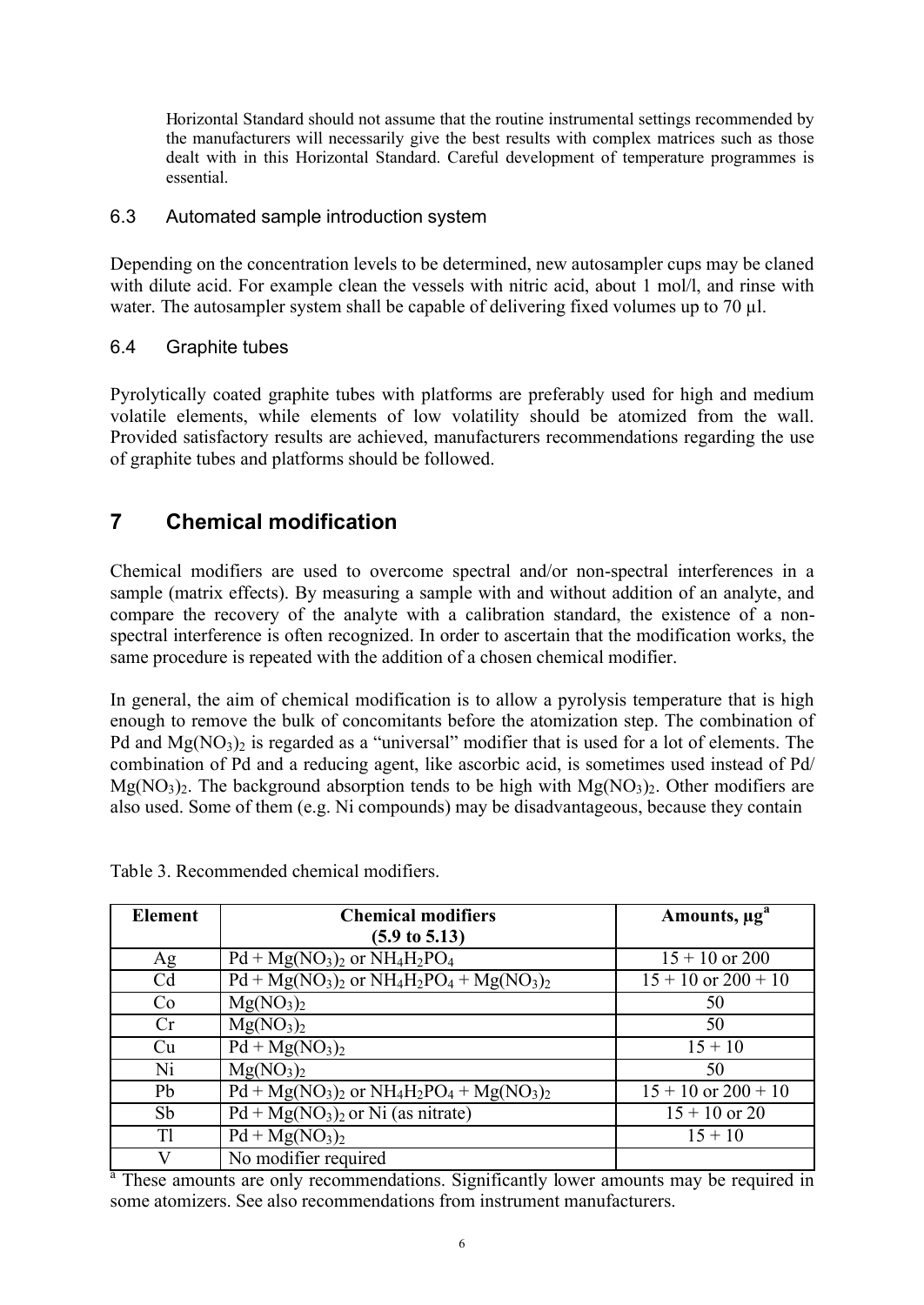elements that are frequently determined with the same equipment and will cause contamination of the furnace. In table 3 some recommendations of chemical modifiers are given for the elements in this standard. Other chemical modifiers may be used if they show consistent results.

If chemical modifiers are used, add them both to test samples, reagent blank solutions, blank test solutions, calibration solutions, and blank calibration solutions. To achieve the recommended amounts in the table 3, 10 µl of modifier solution shall be added. Preferably inject the modifier solution with the autosampler directly into the atomizer after the sample is delivered.

## **8 Determination**

Examples of how to program the graphite furnace are given in annex B.

A temperature programme for the graphite furnace usually includes four steps: drying, pyrolysis, atomization and cleaning. Preferably, as a start, use the temperatures and times recommended by the manufacturer. Interrupt the argon flow during the atomization step. Allways use background correction.

Alternative wavelengths (with different sensitivities) may be used. E.g. for lead, the wavelength 217,0 nm may be used, where the sensitivity is about twice of that at 283,3 nm. However, the noise is higher and the risk for interferences is greater. In case of high concentrations a wavelength with lower sensitivity may be used. For evaluation the integrated absorbance (peak area) is recommended.

#### 8.1 Test portion

The solid samples shall be extracted with aqua regia or nitric acid in accordance with EN-xxx or EN-yyy, respectively. To cover the calibration range of the very sensitive electrothermal absorption method and to protect the graphite tubes from high acid concentrations, it is recommended to dilute the sample solutions  $1 + 3$  with water, as follows. Pipette 25,00 ml of each sample solution into a 100 ml volumetric flask and fill to the mark with water.

#### 8.2 Blank test solution

The blank test solution should be prepared at the same time as the extraction with aqua regia or nitric acid was performed, using cleaned quartz sand instead of the soil sample and following the same procedure, using the same quantities of all reagents for the determination. To prepare the diluted blank test solutions  $1 + 3$ , pipette 25,00 ml of the above solution into a 100 ml volumetric flask and fill to the mark with water.

#### 8.3 Procedure

Set up the instrument parameters and align the electrothermal atomizer according to the manufacturer's instructions to take full advantage of the background correction system. Set up the sampler similarly. Determine the optimum electrothermal atomizer parameters for the particular type of atomizer and sample volume (up to 70 µl) as recommended by the instrument manufaturer to cover the optimal working range. Set the instrument baseline to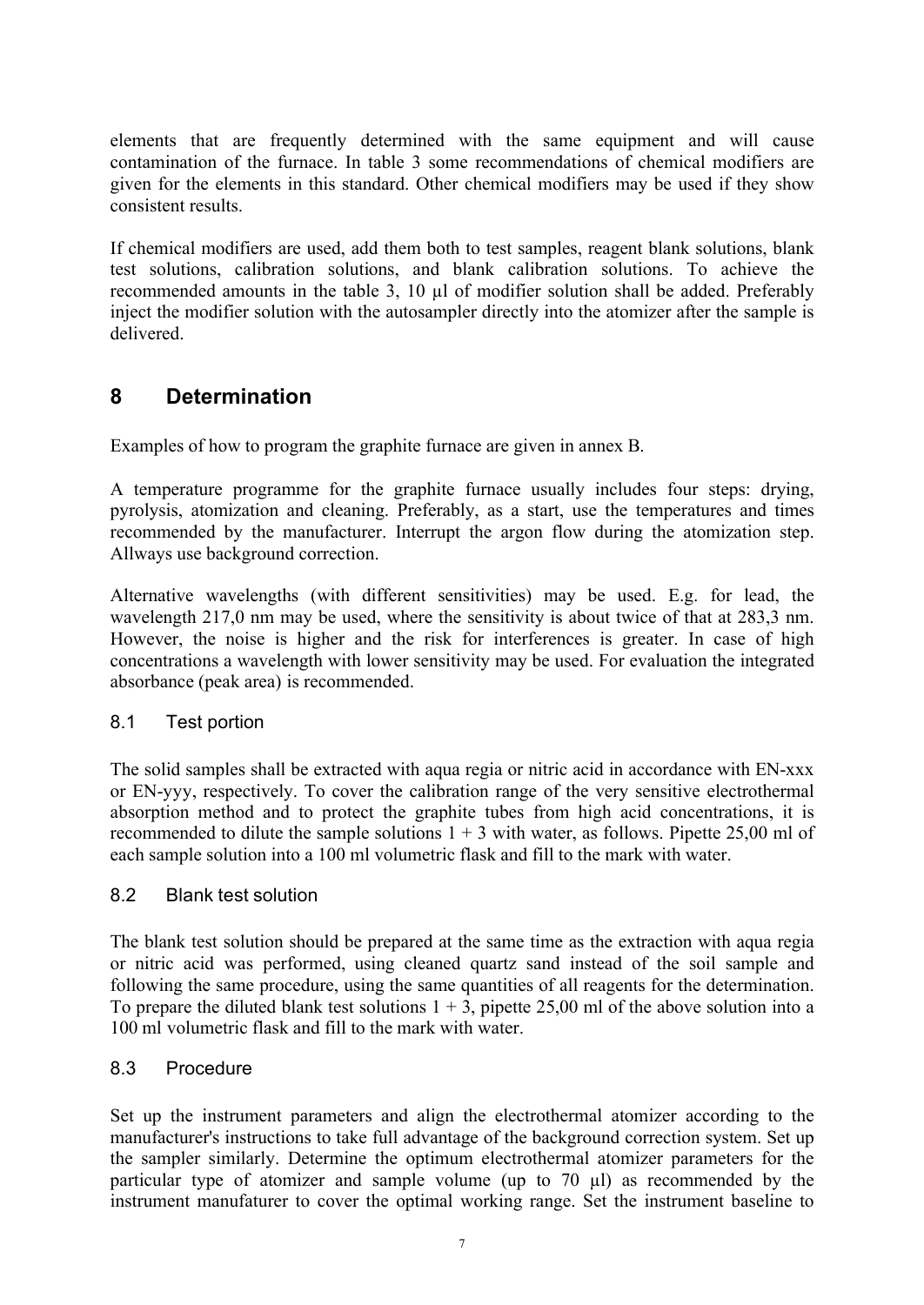zero. Check the zero stability within the atomization system by running the pre-set heating programme for blank firing of the graphite atomizer. Check the lack of spectral interferences by running real sample solutions with standard additions. Repeat the blank firing to ensure baseline stability.

Using the autosampler, inject into the atomiser the predetermined volume (up to 70 µl) of each of the diluted test solutions. Add a fixed volume of modifier solution, atomize and note the instrument response. If possible, sort the test solutions into groups of three or four with similar concnetrations of the analyte, starting with the lowest. Be careful to note any memory effects caused by particular samples, especially at high analyte levels.

Using an autosampler, inject a fixed volume of solution. Add a fixed vlume of modifier solution and atomize the diluted blank calibration solution (5.3 or 5.4), the calibration solutions (5.7), the diluted blank test solution (8.2) and the diluted test solutions (8.1) in order of increasing instrument response. If the peak height (or peak area) of the test portion exceeds the value of the highest calibration solution, a smaller volume of the test portion shall be used.

Atomize each solution at least twice and, if the reproducibility is acceptable according to the quality control system in use in the laboratory, average the readings. Check the instrument again for absence of memory effecte, especially at high analyte levels, by running the blank firing programme after high readings. Reset the baseline to zero if necessary.

If an unknown type of sample is to be handled, each element concentration shall be determined by means of the standard addition method. If the analytical results according to the standard addition method and calibration curve are equal, the calibration curve method can be applied.

NOTE The reproducibility of the instrument readings expressed as an absolute difference, coefficient of variation, or a standard deviation, will vary depending on the concentration of the element in the extracts.

# **9 Calibration**

### 9.1 Standard calibration technique

Perform the calibration with a blank calibration solution (5.8) and four equidistant calibration solutions (5.7) for an appropriate concentration range. It should be stressed that the linearity of the calibration curve is often limited.

Correct the absorbance values of the calibration solutions by subtracting the absorbance value of the blank calibration solution. For plotting a calibration curve or for calculation of the calibration function, use the resulting values together with the analyte concentrations of the calibration solutions.

### 9.2 Standard addition technique

To reduce the effect of non-spectral interferences, if chemical modification is not used or does not eliminate matrix effects, the standard addition technique may be applied provided the calibration curve is linear in the absorbance range used. The standard addition technique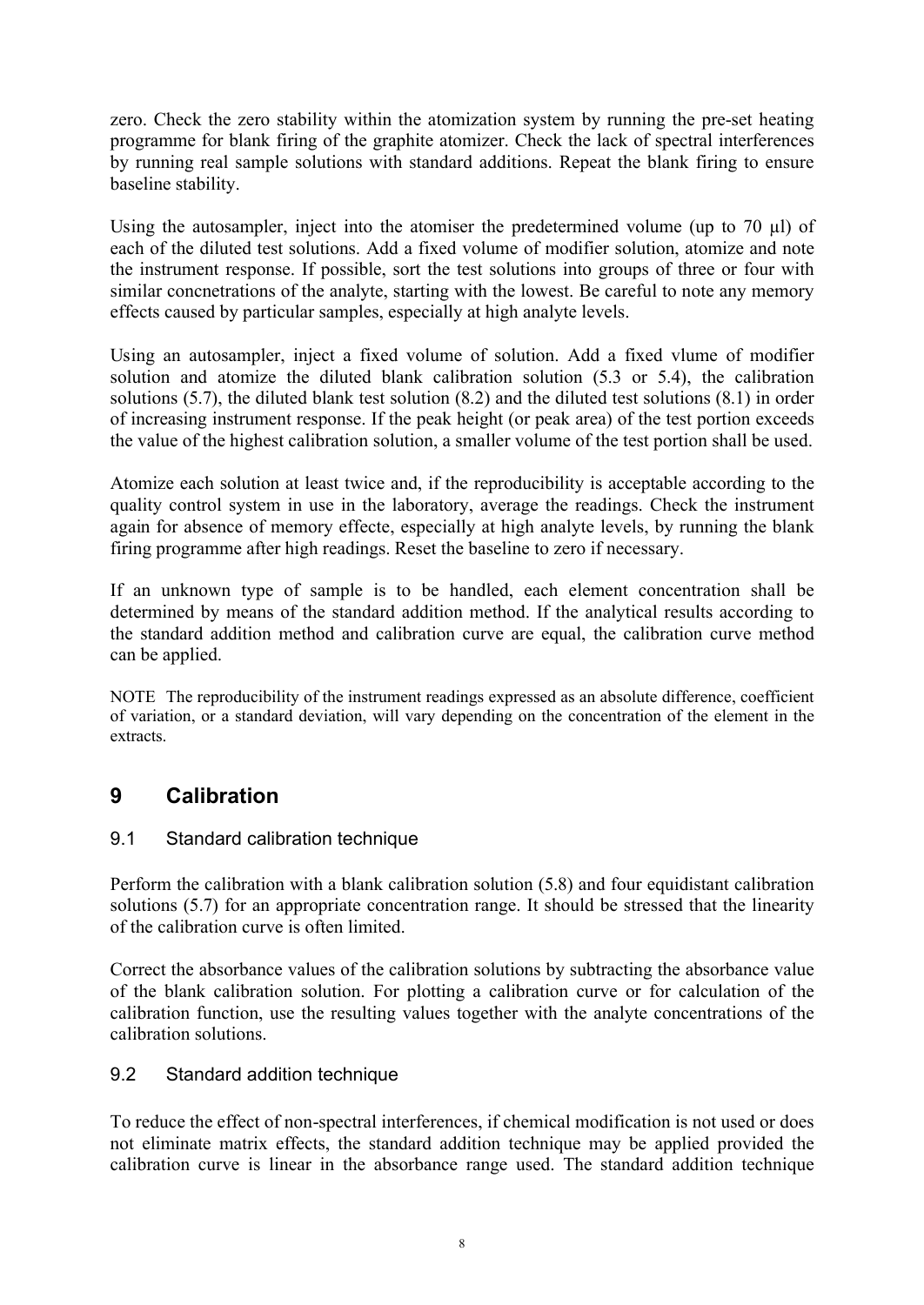cannot be used to correct for spectral interferences, such as unspecific background absorption, and shall not be used if interferences are changing the signal with a factor of more than three.

Transfer equal volumes of the test sample to three vessels (e.g. autosampler cups). Add a small amount of standard solution to two of the vessels, calculated that the resulting concentration in the samples will be respectively about 100 % and 200 % higher than what is expected in the original sample. Add an equal amount of water to the third vessel. Mix the solutions well. Measure the integrated absorbance of each solution, and the plot a diagram where the concentration added is given on the abscissa and the measured absorbance on the ordinate. Determine the analyte concentration in the reagent blank solution or blank test solution in the same way.

#### **10 Calculation of results**

Read the analyte concentrations of the test sample solutions and blank test solution from the calibration graph or calculate them from the calibration function. Correct the analyte concentrations of the test sample solutions by subtracting the analyte concentration of the test blank solution.

Calculate the analyte contenst of the test samples, when the determination is performed on a dried material, from the formulae

$$
w_{(M)} = c \cdot f \cdot V / m
$$

or when the determination is performed on wet sample

$$
w_{(M)} = c \cdot f \cdot V \cdot 100 / (i \cdot k)
$$

where

- $w_{(M)}$  is the mass fraction of the element M in the sample, in milligrams per kilogram;
- c is the concentration of the element, in micrograms per liter, of the digested and diluted sample, corrected for the blank test solution;
- f is the dilution factor of the diluted test portion  $(7.1)$ ;
- V is the volume, in litres, of the test portion taken for the analysis, e.g. 0,1 litre in accordance with ISO 11466;
- h is the mass of the dried sample, in milligrams;
- i is the mass of the wet sample, in milligrams;
- k is the content of dried materiel in the wet sample, in %.

### **11 Test report**

The results are given in  $\mu$ g/kg or mg/kg for the solid samples. Results for test samples where no detectable signal could be obtained are given as < "the detection limit".

The measurement uncertainty reported for the results should reflect the results from the quality control measures and incorporate the deviation between the individual readings for the sample in question. In general, values shall not be expressed to a greater degree of accuracy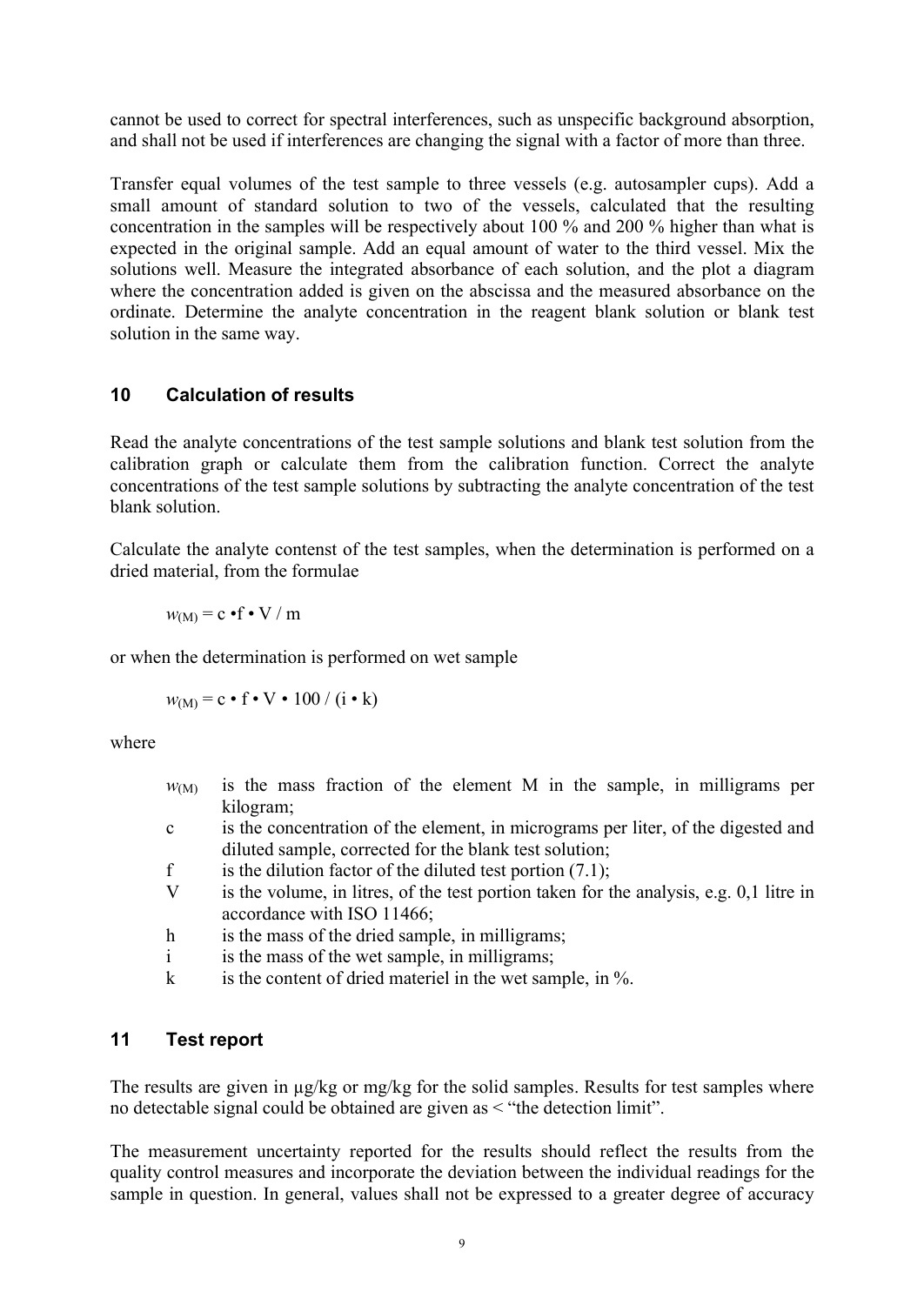than two significant figures. The rounding of values will depend on the statistics of the quality control procedures mentioned earlier, and the requirements of the analysis. For results below 1 mg/kg, experience shows that greater accuracy than one significant figure is rarely achieved.

Example:  $w(Co) = 2.5$  mg/kg  $w(C_0) = 0.3$  mg/kg

In addition to the results, the report should also contain:

- a) a reference to this EN standard;
- b) complete identification of the sample;
- c) information of possible sample pre-treatment;
- d) information about digestion method applied;
- e) date of sampling and determination;
- f) information about other factors that may have affected the results.

#### **12 Performance characteristics of the method**

An interlaboratory test has to be performed to yield precision data.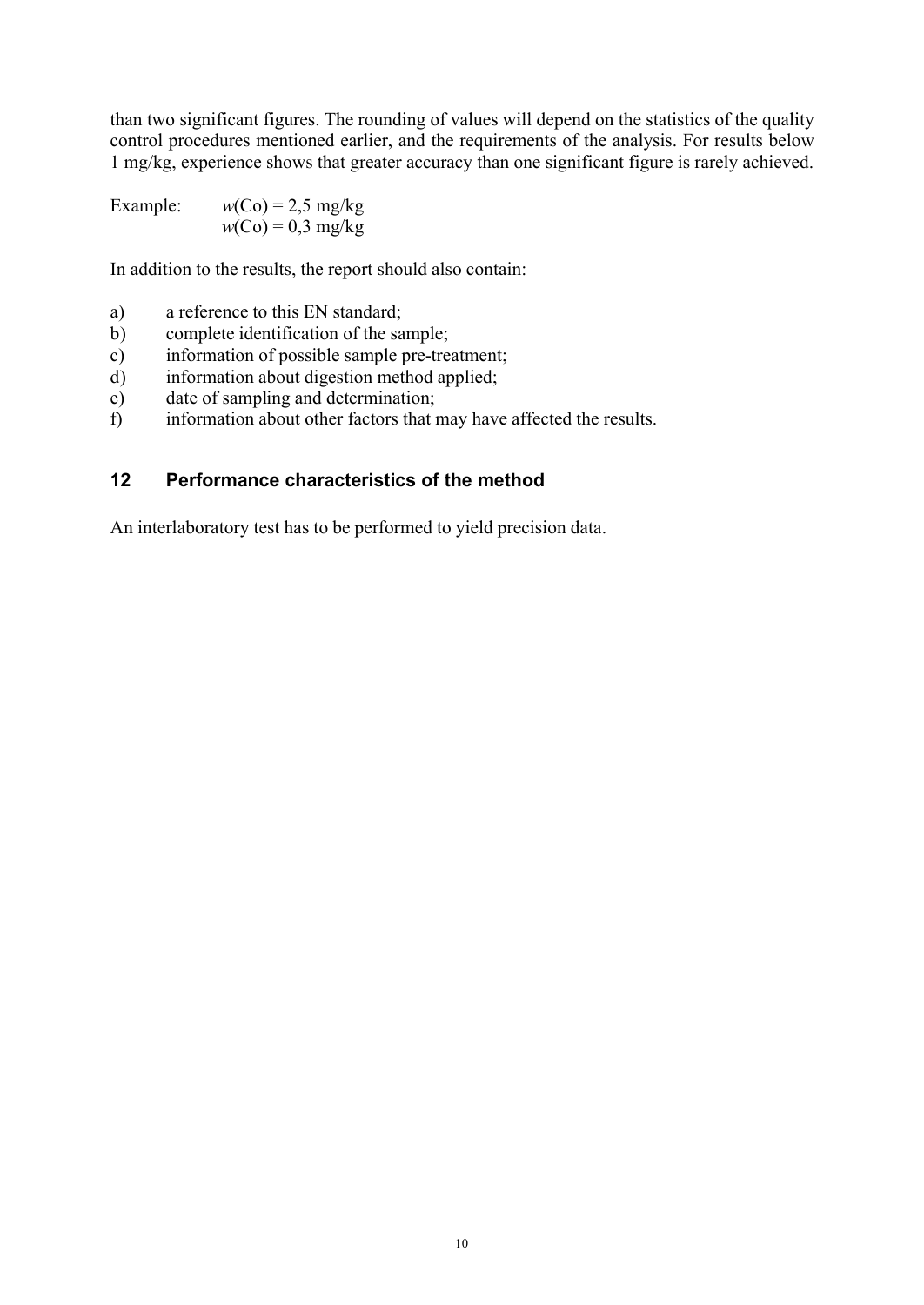### **Annex A** (Informative)

### **Preparation of stock solutions, 1000 mg/l**

The following procedures for preparation of stock solutions are taken from U.S. Environmental Protection Agency, Method 200.9 – Determination of Trace Elements by Stabilized Temperature Graphite Furnace Atomic Absorption, Rev. 2.2, 1994, and Method 200.7 - Determination of Metals and Trace Elements in Water and Wastes by Inductively Coupled Plasma-Atomic Emission Spectrometry, Rev. 4.4, 1994 (V). All salts should be dried for one hour at 105 °C, unless otherwise is specified.

| <b>Element</b> | Formulae<br>Compound |                                   | Amount, g |  |
|----------------|----------------------|-----------------------------------|-----------|--|
| Ag             | Metal                | Ag                                | 1,000     |  |
| Cd             | Metal <sup>a</sup>   | Cd                                | 1,000     |  |
| Co             | Metal <sup>a</sup>   | Co                                | 1,000     |  |
| Сr             | Chromium trioxide    | CrO <sub>3</sub>                  | 1,923     |  |
| Сu             | Metal <sup>b</sup>   | Cu                                | 1,000     |  |
| Ni             | Metal                | Ni                                | 1,000     |  |
| Pb             | Lead nitrate         | Pb(NO <sub>3</sub> ) <sub>2</sub> | 1,599     |  |
| Sb             | Metal powder         | Sb                                | 1,000     |  |
| T1             | Thallium nitrate     | TINO <sub>3</sub>                 | 1,303     |  |
|                | Metal <sup>a</sup>   |                                   | 1,000     |  |

Table A.1 – Amount of metals and metal salts for preparation of stock solutions

<sup>a</sup> Acid cleaned with  $(1 + 9)$  HNO 3. <sup>b</sup> Acid cleaned with  $(1 + 1)$  HCl.

Ag stock solution: Dissolve the metal in 80 ml  $(1 + 1)$  HNO<sub>3</sub> with heating to effect dissolution. Cool and dilute to volume with water in a 1000 ml volumetric flask. Store the solution in amberbottle or wrap bottle completely with aluminium foil to protect from light.

Cd, Co, Cu, and V stock solution: Dissolve the metal in 50 ml  $(1 + 1)$  HNO<sub>3</sub> with heating if necessary to effect dissolution. Cool and dilute to volume with water in a 1000 ml volumetric flask.

Cr stock solution: Dissolve the metal compound in 120 ml  $(1 + 5)$  HNO<sub>3</sub>. Dilute to volume with water in a 1000 ml volumetric flask.

Ni stock solution: Dissolve the metal in 20 ml hot concentrated HNO<sub>3</sub>. Cool and dilute to volume with water in a 1000 ml volumetric flask.

Pb stock solution: Dissolve the metal compound in minimum amount of  $(1 + 1)$  HNO<sub>3</sub>. Add  $20 \text{ ml } (1 + 1)$  HNO<sub>3</sub> and dilute to volume with water in a 1000 ml volumetric flask.

Sb stock solution: Dissolve the metal powder in 20 ml  $(1 + 1)$  HNO<sub>3</sub> and 10 ml concentrated HCl. Add 100 ml water and 1,50 g tartaric acid. Warm solution slightly to effect complete dissolution. Cool and dilute to volume with water in a 1000 ml volumetric flask.

Tl stock solution: Dissolve the metal compound in water. Add 10 ml concentrated HNO3. Dilute to volume with water in a 1000 ml volumetric flask.